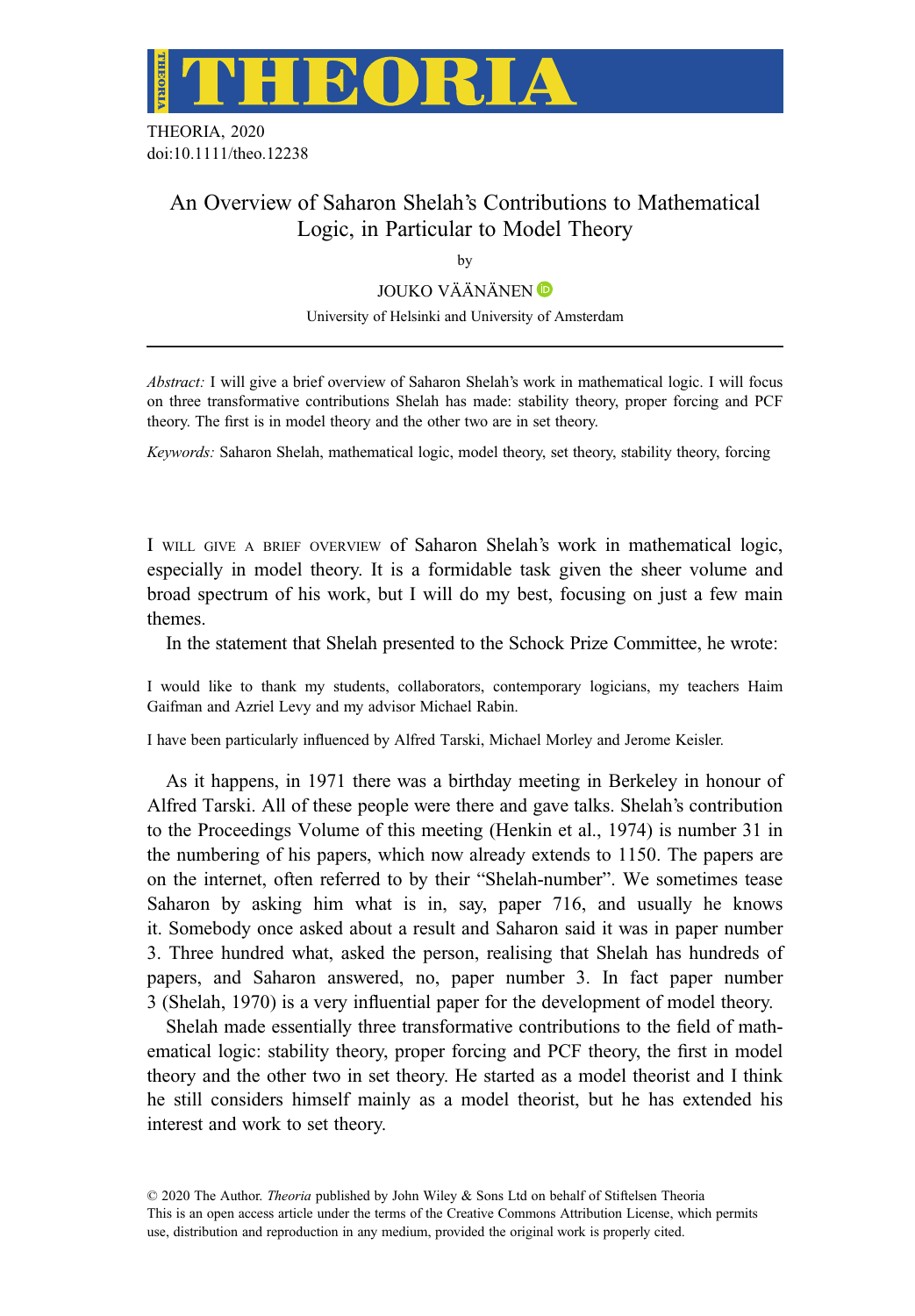### 1. Model Theory: Stability Theory

Model theory is a branch of mathematics that deals with the relationship between descriptions or "axioms" in the so-called first-order languages (sometimes also in extensions) and the structures that satisfy these descriptions. This is a very general characterization of model theory going all the way back to Tarski. "Firstorder language" means that quantifiers "for all" and "exists" range over elements (not subsets) of the domain. An example is provided by the group axioms:

$$
\forall x \forall y \forall z (x \cdot (y \cdot z) = (x \cdot y) \cdot z)
$$
  

$$
\forall x (x \cdot 1 = x \land 1 \cdot x = 1)
$$
  

$$
\forall x \exists y (x \cdot y = 1 \land y \cdot x = 1)
$$

which talk about the group elements but not about sets of group elements. If I wanted to say that the group is free, I would have to talk about subsets of the group in order to say that there is a free basis. Other examples of first-order axioms are the field axioms, the axioms of order, the (first-order) Peano axioms and the axioms of set theory.

Originally, more than 100 years ago, there was an idea, advocated, for example, by Hilbert (although Hilbert seemed not to make a great distinction between firstand second-order axiomatizations), that mathematical structures can be understood through their axiomatizations. There is a fundamental philosophical question: how is it possible that we understand infinite objects such as real or complex numbers, with the finite means that we have? How can we be certain about the properties of infinitary things? Hilbert's idea (shared by others) was that we write down axioms and the axioms characterize their models completely. It turned out to be not quite so. Skolem, as early as the 1920s, and then Gödel in the 1930s, showed that there are certain limitations to these attempts. In the 1960s model theory developed quite strongly but mainly using set-theoretic methods. The limitations of the extent to which first-order axiomatizations capture mathematical concepts and structures were exposed in very manifest ways.

When Shelah entered the model theory scene he isolated an instability phenomenon in certain first-order theories. It is something that people like Hilbert, Skolem and Gödel, who came to logic earlier, did not consider and had no idea about. It transforms model theory from the set-theoretic approach into a more geometric and algebraic form. In the 1960s when set-theoretic model theory had become quite complicated, the more geometric approach brought new hope for understanding models of first-order theories by building on the long history of geometry and algebra. In this respect we can think of the weakness of first-order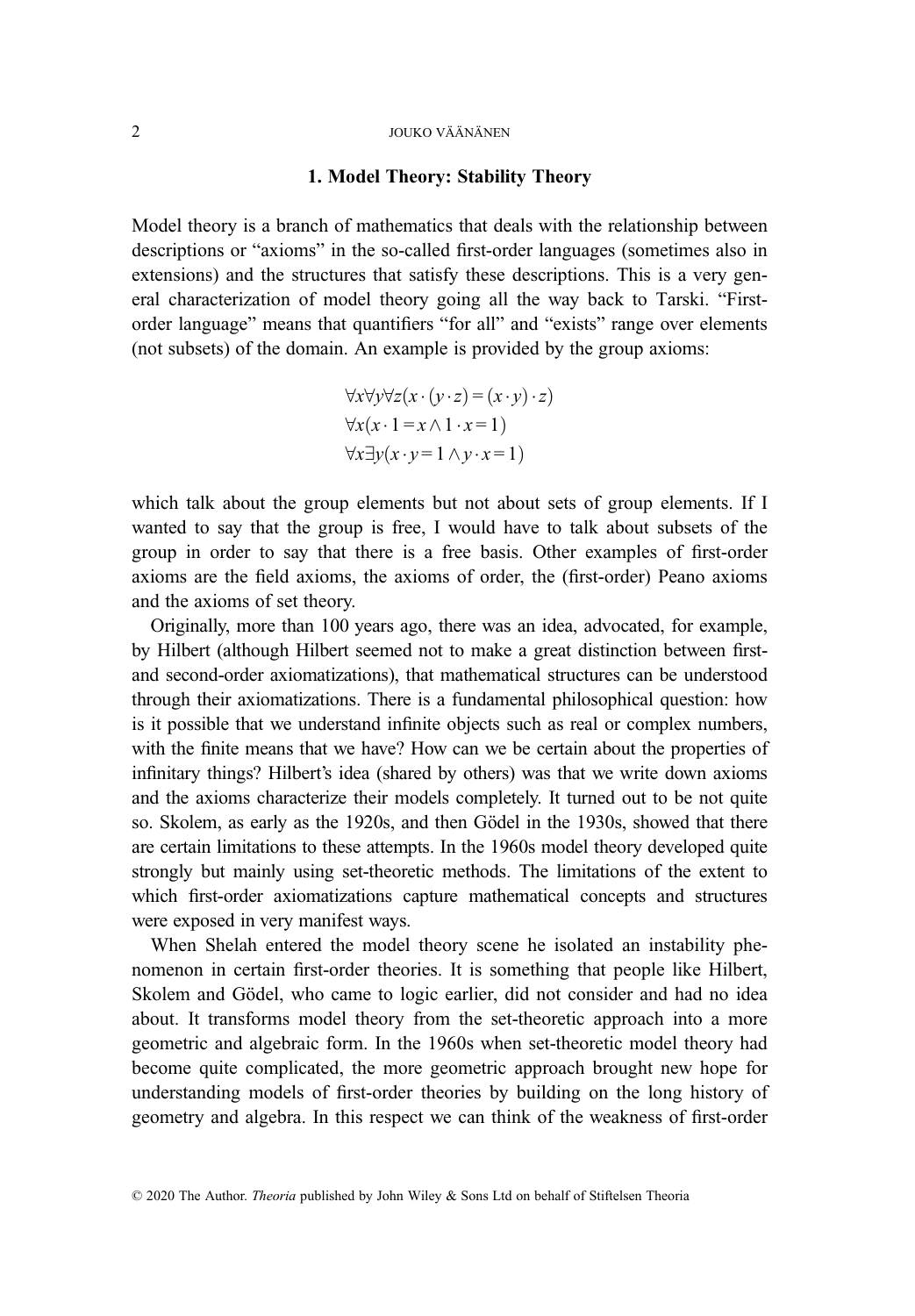logic, revealed by Skolem and Gödel, as a strength in the hands of modern model theorists, e.g., Shelah. First-order descriptions of structures are at the same time sufficiently *strict*, keeping the structure from being "too general", and sufficiently tolerant to allow a rich theory and interesting constructions. First-order logic (i.e., language) strikes a kind of very successful balance.

In 1978 Shelah's book Classification Theory (Shelah, 1978) appeared. This is a fundamental book that everybody in model theory rushed to read. It was not an easy book to read but it contained everything that was needed at that time and long after. In particular, it contained the basics of stability theory. Stability theory is now the accepted state-of-the-art and the focus of research for all those working in model theory.

In the June 1982 issue of the Abstracts of the American Mathematical Society Shelah published a paper with the title "Why Am I So Happy?" He had made a landmark breakthrough leading to the so-called Main Gap Theorem (discussed later in this article). Hodges (1987, p. 209) writes:

He had just brought to a successful conclusion a line of research which had cost him fourteen years of intensive work and not far off a hundred published books and papers. In the course of this work he had established a new range of questions about mathematics with implications far beyond mathematical logic.

I will now explain what this is about. For any consistent first-order theory T and any cardinal number  $\kappa$  the *spectrum function I(* $\kappa$ *, T)* is defined as the number of non-isomorphic models of T of cardinality  $\kappa$ . According to the early results of Skolem, Tarski, Gödel and Maltsev, the spectrum function is defined for every infinite cardinal  $\kappa$ , and of course:

$$
1\leq I(\kappa,T)\leq 2^{\kappa}.
$$

For any given T we have a function  $\kappa \mapsto I(\kappa, T)$  which has its values in the interval  $[1, 2<sup>k</sup>]$ . If T is the theory of vector spaces over a fixed finite field, the value is constant 1. If T is the theory of linear order, the value is always  $2^k$ .

Morley (1965) had shown in 1965 that if the spectrum is 1 for *one* uncountable  $\kappa$ it is 1 for *all* uncountable  $\kappa$ , and proposed what became known as the *Morley Conjecture*: The spectrum function is always non-decreasing in  $\kappa$  for uncountable  $\kappa$ .

Shelah proved this conjecture in the second edition of Classification Theory (Shelah, 1990). While doing so he established a much more far-reaching result, namely his Main Gap Theorem: (Here  $\Delta_0(\kappa) = \kappa, \Delta_{\alpha+1}(\kappa) = 2^{\Delta_{\alpha}(\kappa)}$  and  $\sum_{\iota}$ ( $\kappa$ ) = sup $\{\sum_{\alpha}$ ( $\kappa$ ) :  $\alpha$ < $\iota$ } for limit ordinals  $\nu$ .)

Theorem 1 (Main Gap). Suppose T is a countable complete first-order theory. Then either  $I(\aleph_{\alpha},T) = 2^{\aleph_{\alpha}}$  for all  $\alpha \geq 1$ , or  $I(\aleph_{\alpha},T) < \beth_{\omega_{1}}(|\omega + \alpha|)$  for all  $\alpha \geq 1$ .

<sup>© 2020</sup> The Author. Theoria published by John Wiley & Sons Ltd on behalf of Stiftelsen Theoria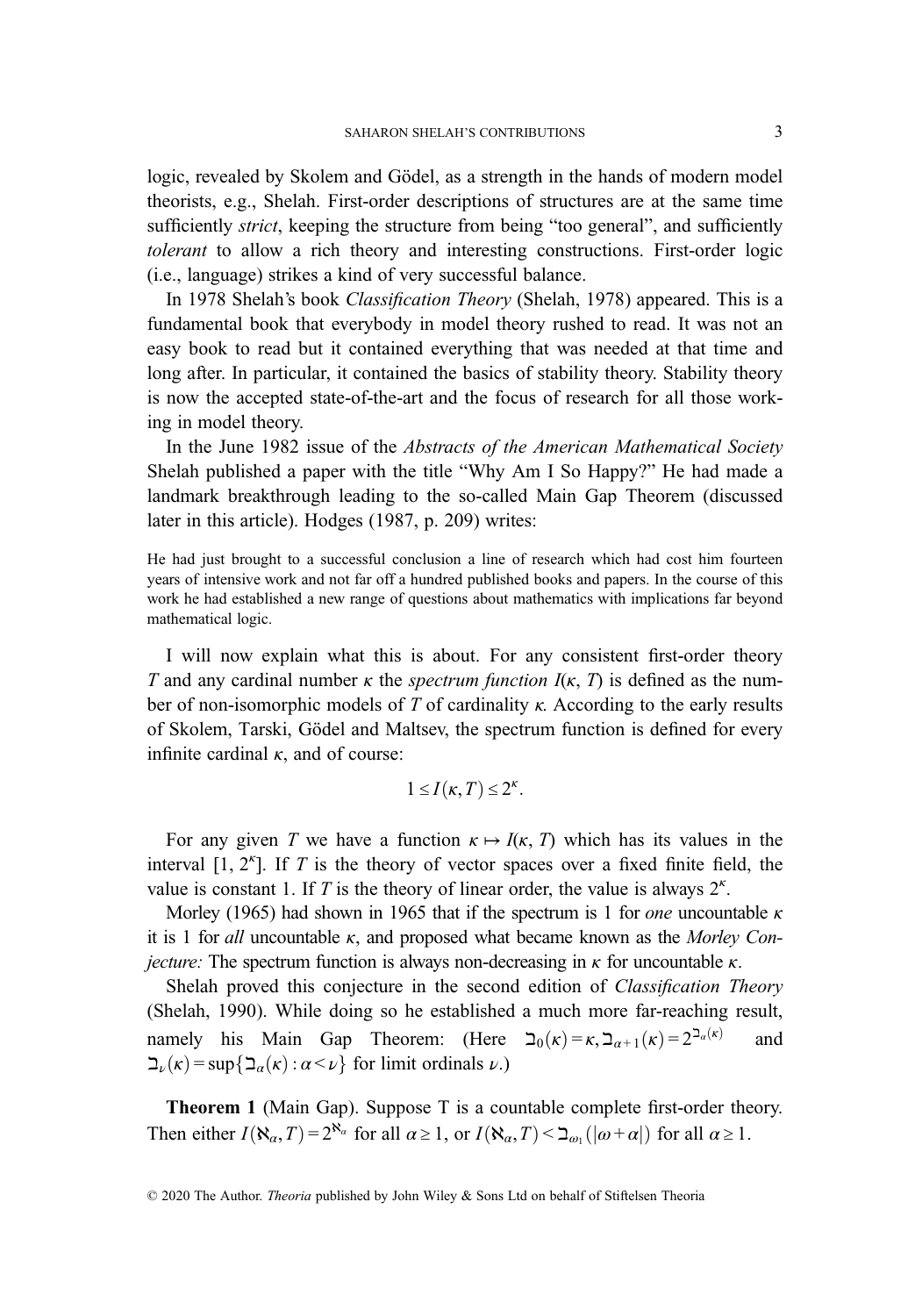The name "Main Gap" refers to the gap between  $\sum_{\omega_1}(|\omega + \alpha|)$  and  $2^{\aleph_{\alpha}}$ . Depending on  $\alpha$  this may be no gap at all, but in general  $\sum_{\omega_1} (\vert \omega + \alpha \vert)$  grows only moderately compared to  $2^{\aleph_{\alpha}}$ . The theorem says that for  $\alpha \geq 1$  no theory T can have its number of non-isomorphic models of size  $\aleph_{\alpha}$  strictly less than the maximum  $2^{\aleph_{\alpha}}$ , but still as big as  $\Delta_{\omega_1}(|\omega+\alpha|)$ . But that is not all. The two cases of Theorem 1 can be separated from each other by strictly model theoretic properties of T with no reference to the number of models.

The case  $I(\aleph_{\alpha}, T) = 2^{\aleph_{\alpha}}$  is called the "non-structure case" because in this case the theory not only has maximally many models but among the models there are necessarily many that are verifiably extremely difficult to distinguish from each other. In this case we have a kind of chaos. The second case – namely, the case where there are relatively few non-isomorphic models – is called the "structure case" because closer analysis reveals that in this case every model can be characterized up to isomorphism in terms of certain invariants, similar to when vector spaces are characterized by their dimension and an algebraically closed field by its degree of transcendence. To see what this means we have to venture somewhat deeper into stability theory.

Whether a theory  $T$  is stable or not depends on its "types", i.e., sets of formulas consistent with the theory, essentially describing generalized notions of elements. If M is a model of T, every element of M has a certain type, namely the set of formulas that the element satisfies with parameters from the model. But there may be also types that are not types of any element of the model. For example, in the ordered model of the natural numbers there is the type of an infinitely big number. In the field of real numbers there is the type of an infinitely small positive ber. In the field of real numbers there is the type of an infinitely small positive<br>number. In the field of rational numbers there is the type of  $\sqrt{2}$ , etc. The types form a kind of topological "Stone" space.

The stability of the theory means that the spaces of types in different cardinalities are not too big. Typically models with an infinite linear order have too many types to be stable. On the other hand, algebraically closed fields are stable. If the space of types is not too big, one can define a pregeometry on so-called strongly minimal subsets and get a situation which resembles the case of vector spaces or algebraically closed fields in the sense that one gets a concept of dimension. It is possible to do geometry on models of a stable theory although a priori the theory can be quite arbitrary, with nothing to do with geometry, as long as it is stable. Eventually this leads to a complete characterization of all uncountable models of the theory in terms of geometric invariants.

On the other hand, if the theory is unstable, i.e., it has "many" types, we can build a maximal amount of models which are non-isomorphic but indistinguishable in a strong sense, manifesting the impossibility of characterizing all models by means of geometric invariants, as in the stable case.

© 2020 The Author. Theoria published by John Wiley & Sons Ltd on behalf of Stiftelsen Theoria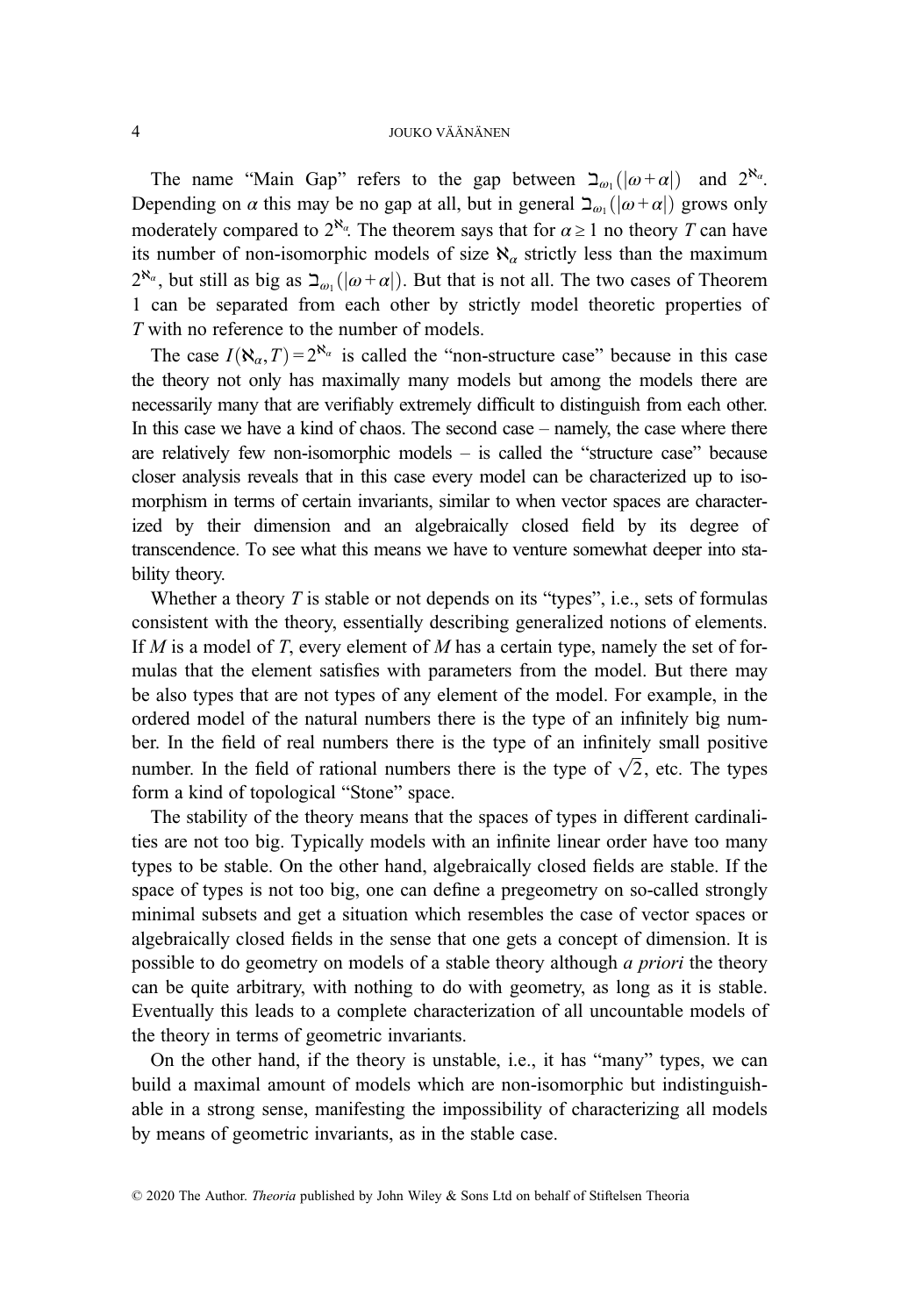The Main Gap dividing line is internally characterized by a combination of four properties, which I mention without going into details: superstability, NDOP (lack of dimensional order property), NOTOP (lack of omitting types order property) and shallowness (no infinite branches of the decomposition trees of models of the theory).

It would seem that it is too simple-minded to look at only the cardinality of the space of types. How can we get geometric information from mere cardinality information? Surely it is too simple-minded. But no, the cardinality matters. If we can place a bound on the cardinality, we can define the geometry.

# 2. Set Theory: Proper Forcing

Let us look at a problem of which it is not clear whether it is model theory or set theory, or something else. Well, it is algebra, not logic at all. It is the Whitehead Problem. Suppose  $A$  is an abelian group. It is called a Whitehead group, if the following holds: If B is another abelian group and  $\pi : B \to A$  is an onto homomorphism such that  $ker(B) \cong \mathbb{Z}$ , then there exists a homomorphism  $\rho : A \to B$ such that  $\pi \rho = id$ . It is not hard to see that every free abelian group is a Whitehead group.

The Whitehead Problem asks whether the converse is true, i.e., whether every Whitehead group is free. Shelah (1974) showed that the problem cannot be solved in ZFC.

At the beginning of their book Almost Free Modules, Eklof and Mekler (2002, p. vii) write:

The modern era in set-theoretic methods in algebra can be said to have begun on July 11, 1973 when Saharon Shelah borrowed Laszlo Fuchs' *Infinite Abelian Groups* from the Hebrew University library. Soon thereafter, he showed that Whitehead's Problem – to which many talented mathematicians had devoted much creative energy – was not solvable in ordinary set theory (ZFC).

We can think of the Whitehead Problem as an isolated problem and in fact Shelah is very good at solving problems, isolated or not, but what happens here is a kind of transformation of an area. Shelah proved from  $V = L$  that every Whitehead group is free, and from Martin's Axiom and the negation of the Continuum Hypothesis that there is a non-free Whitehead group of cardinality  $\aleph_1$ . There is now a whole sub-area of abelian group theory using set-theoretic methods. We are moving here from 1970 to 1973, so very soon after starting in model theory Shelah also had to use set theory, an area where he became a leading figure.

Set theory studies the mathematics of infinite sets, e.g., sets of real numbers. Its Zermelo-Fraenkel axiomatisation (ZFC) is also one of the possible established

<sup>© 2020</sup> The Author. Theoria published by John Wiley & Sons Ltd on behalf of Stiftelsen Theoria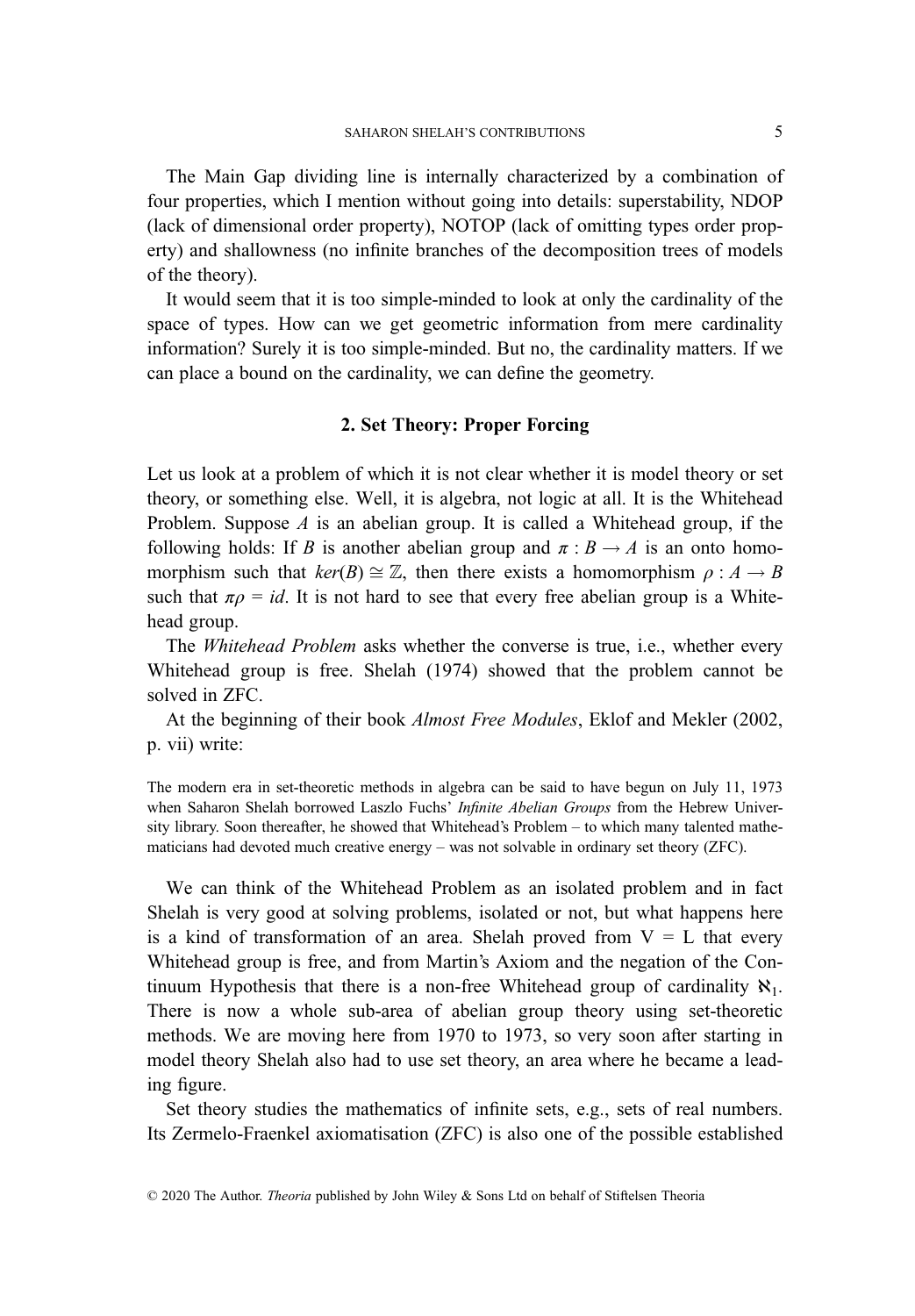bases not only of set theory, but of all of mathematics, in the sense that all mathematically accepted proofs could in principle be derived from the ZFC axioms.

Still, ZFC may seem quite weak when it comes to deep set-theoretical questions. This was manifested by independence results (e.g., Shelah's results on the Whitehead Problem), i.e., results, usually based on forcing, demonstrating that ZFC cannot solve a particular set-theoretical question. After Paul Cohen's forcing method it seemed that if you ask almost anything non-trivial about sets themselves, especially about the arithmetic of cardinal numbers, the ZFC axioms cannot solve it.

Forcing adds some new sets to the universe, or more exactly to a countable model of ZFC. It quickly became clear that you cannot do everything you want in one step. More involved applications of the method involve iterating the basic method of forcing. The first step was taken in the late 1960s by Solovay and Tennenbaum who introduced "finite support" iterations and obtained the consistency of Martin's Axiom (eventually used by Shelah in his proof of the undecidability of the Whitehead Problem) together with the negation of the Continuum Hypothesis. While Martin's Axiom was very successful in settling a number of problems in set theory, measure theory, general topology and so forth, it is insufficient for more sophisticated applications.

Shelah needed forcing for the solution of the Whitehead Problem and for different variants of his solution. For example, his first solution gave a non-free Whitehead group in a model of set theory where the Continuum Hypothesis is false, raising the question of whether we can have a non-free Whitehead group in the presence of the Continuum Hypothesis. He needed new ideas in forcing.

Coming from model theory in the late 1970s, Shelah formulated the notion of "proper" forcing and showed that it is possible to iterate it using suitable supports, leading to hundreds of striking results in set theory as well as applications to other areas of mathematics. This is witnessed by Shelah's massive book Proper Forcing from 1982 (Shelah, 1982) and the second edition, Proper and Improper Forcing from 1998 (Shelah, 1998), as well as hundreds of papers by Shelah and others on the subject. Again, it is not a particularly easy book to read but it has become something of a bible for researchers using forcing.

What is proper forcing? The definition of properness – "preserves stationarity" of subsets of  $\lambda^{\omega}$  for every uncountable  $\lambda^{\omega}$  – is somewhat technical. However, it has many equivalent definitions, manifesting remarkable robustness. For example, so-called CCC forcing (every antichain of forcing conditions is countable), used originally by Paul Cohen to explode the size of the continuum rendering the Continuum Hypothesis to be false, is proper. Countably closed forcing (every descending  $\omega$ -sequence of forcing conditions has a lower bound), which can be used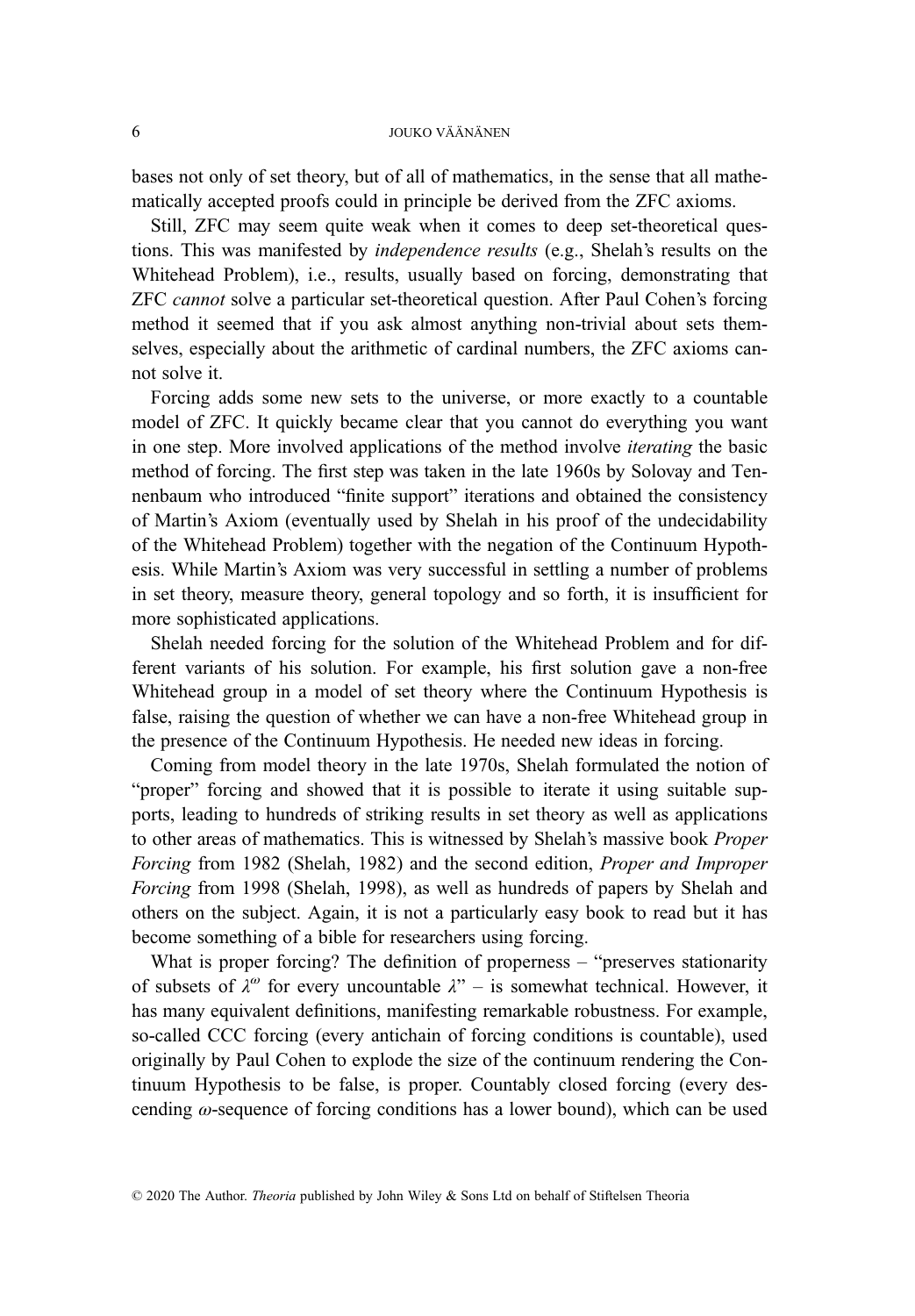to collapse the cardinality of the continuum to  $\aleph_1$  forcing the Continuum Hypothesis to be true, is also proper. Most importantly, properness can be iterated.

Perhaps the most striking of the applications of proper forcing is a joint paper by Foreman, Magidor and Shelah from 1988 (Foreman et al., 1989). In this paper the authors establish the consistency, using certain large cardinal assumptions, of Martin's Maximum, a very natural strengthening of Martin's Axiom, expressing, in a sense, the maximality of the universe under the largest possible class of forcings. It has become a standard point of reference. Just like  $V = L$ , Martin's Maximum solves many problems but is in a sense the opposite of  $V = L$ . Martin's Maximuum has a number of striking consequences, such as the saturation of the non-stationary ideal on  $\omega_1$  as well as  $2^{\aleph_0} = \aleph_2$ . It is remarkable that maximality with respect to pushing the continuum up by (e.g.) CCC forcing and collapsing it down by (e.g.) countably closed forcing somehow reaches a "balance" at  $\aleph_2$ , not  $\aleph_1$ . Some have taken this as an indication that we should accept the continuum "really" being of cardinality  $\aleph_2$ , but this is, by the way, not Shelah's view on the question of the Continuum Hypothesis, as he makes clear in his "Reflecting on Logical Dreams" (Shelah, 2014).

# 3. Set Theory: PCF Theory

The emergence of powerful forcing techniques created a feeling that set theory, and cardinal arithmetic in particular, would be essentially all about independence results. Shelah has come forward very strongly with his own ideology that the axioms may be stronger than we think, and we should not give up too easily. Shelah has advocated that we should try to solve problems by proving them from ZFC rather than resorting to proving just independence results, even if we have to reformulate the problems.

With his powerful PCF (possible cofinality) theory, launched in a sequence of papers starting in 1978 and culminating in the monograph Cardinal Arithmetic (Shelah, 1994), Shelah showed that if you ask the right questions, then independence begins to recede. His idea is that thinking only of the cardinality of a set is too simple-minded; we should rather think of cofinalities of various infinite reduced products of sets. He was able to reintroduce the idea that the ZFC axioms of set theory are able to decide questions about cardinal arithmetic, and he indeed proved straight from the axioms surprising results such as:

$$
\aleph_{\omega}^{\aleph_0} \leq 2^{\aleph_0} + \aleph_{\omega_4}.
$$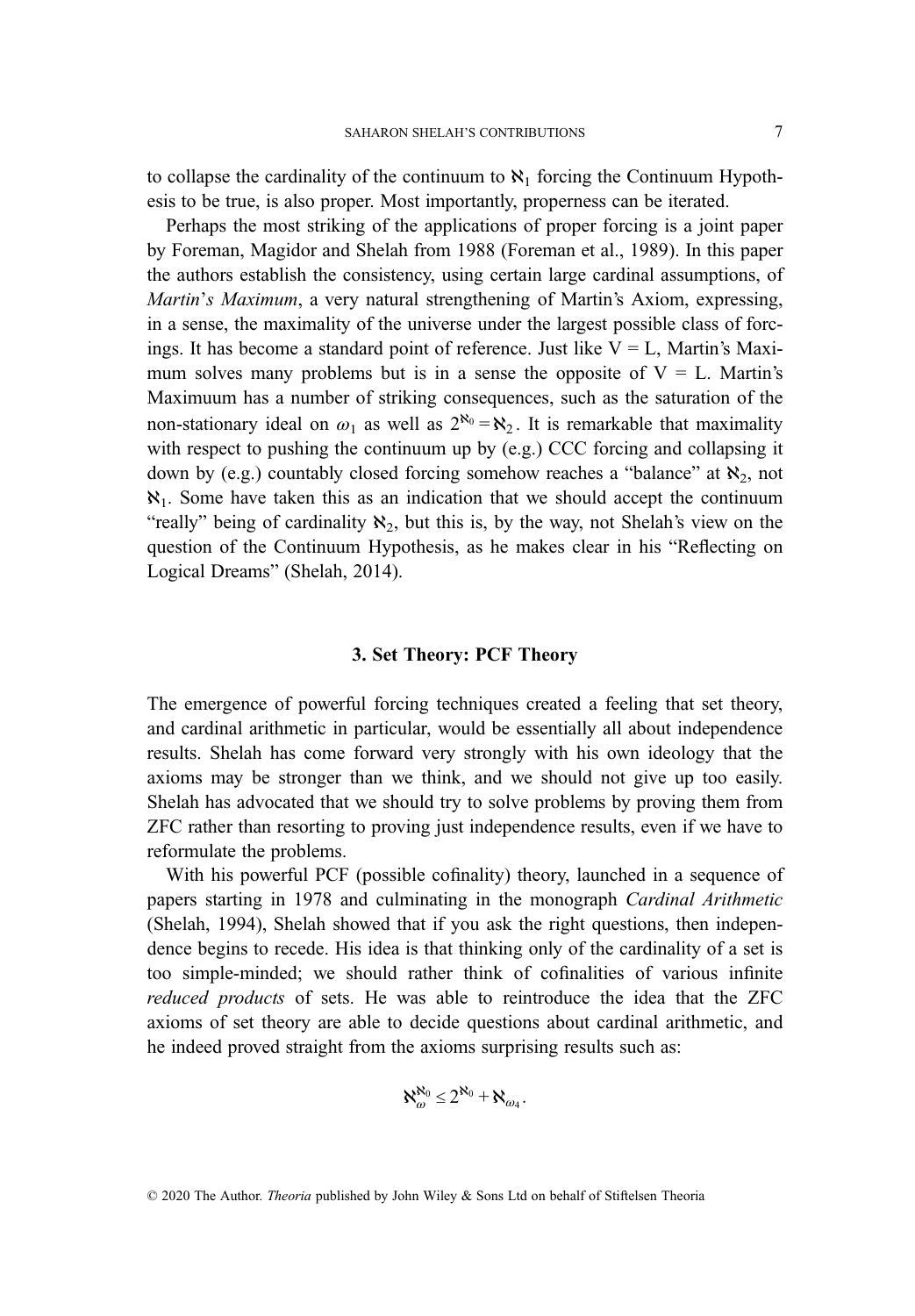This was at the time a shocking result because it was provable from ZFC and still it was a new fact about cardinal arithmetic. The received ideology had been that we cannot prove anything about such matters; independence is everywhere. This brought hope that if we formulate questions in the right way, much more can be proved from ZFC alone than was anticipated.

PCF theory has been subsequently used by Shelah and others to prove results in set theory, model theory, algebra and topology, especially about singular cardinals. (A set is of singular cardinality if it is a union of fewer sets of smaller cardinality.) Typically in each case, there was no hope of proving the result from ZFC alone, before the emergence of PCF theory.

I will now briefly sketch PCF theory. There is something in set theory that may bother us. In model theory we have the universe of a model and then some structure, be it order structure, algebraic structure, tree structure, whatever, but there are relations that give structure. When you have structure, no wonder that you have structure theorems. Some models are isomorphic, some are not. But in set theory we have this bold starting point that we look at sets only as sets with no other internal structure than the membership-relation. It may look too simpleminded. PCF theory takes a step away from this view. We look at Cartesian products, more exactly reduced products. Elements of such sets are functions and not even just functions but equivalence classes of functions. So there is more structure, for there is the product structure and there is equivalence structure arising from the filter used. This extra structure gives new results that otherwise do not seem possible.

Suppose a is an infinite set of regular cardinals such that  $min(a) > |a|$ . pcf(a) is the set of possible cofinalities of ultraproducts of  $a$ , i.e., the set of regular cardinals  $\lambda$  such that  $\lambda$  is the cofinality (the least cardinality of an unbounded set) of the ultraproduct  $\Pi$ *a*/*D* for some ultrafilter *D* on *a*.

Theorem 2 (Shelah, 1994). If a is the set of all regular cardinals on the interval [min(*a*), sup(*a*)), then  $|\text{pcf}(a)| \leq |a|^{+3}$ . In consequence, If  $2^{\aleph_0} < \aleph_{\omega_0}$ , then  $\aleph_{\omega_0}^{\aleph_0} < \aleph_{\omega_4}$ .

The surprising thing about this was that according to the common view ZFC alone could not possibly put a bound on  $\aleph_{\omega}^{\aleph_0}$ . In fact, Easton had proved in 1970 that exponentiation  $2^{\aleph_{\alpha}}$  of regular cardinals  $\aleph_{\alpha}$  ( $\aleph_{\alpha}$  is singular!) can consistently manifest any pattern whatsoever as long as the two principles (1)  $\alpha \leq \beta$  implies  $2^{\aleph_{\alpha}} \leq 2^{\aleph_{\beta}}$ , and (2) The cofinality of  $2^{\aleph_{\alpha}}$  is greater than  $\aleph_{\alpha}$ , are respected (Easton, 1970).

Now a few words about something else which brings us back to model theory, namely finite models. During his career Shelah has proved many results about finite models. Here is another result about finite sets. Again, it is not clear

© 2020 The Author. Theoria published by John Wiley & Sons Ltd on behalf of Stiftelsen Theoria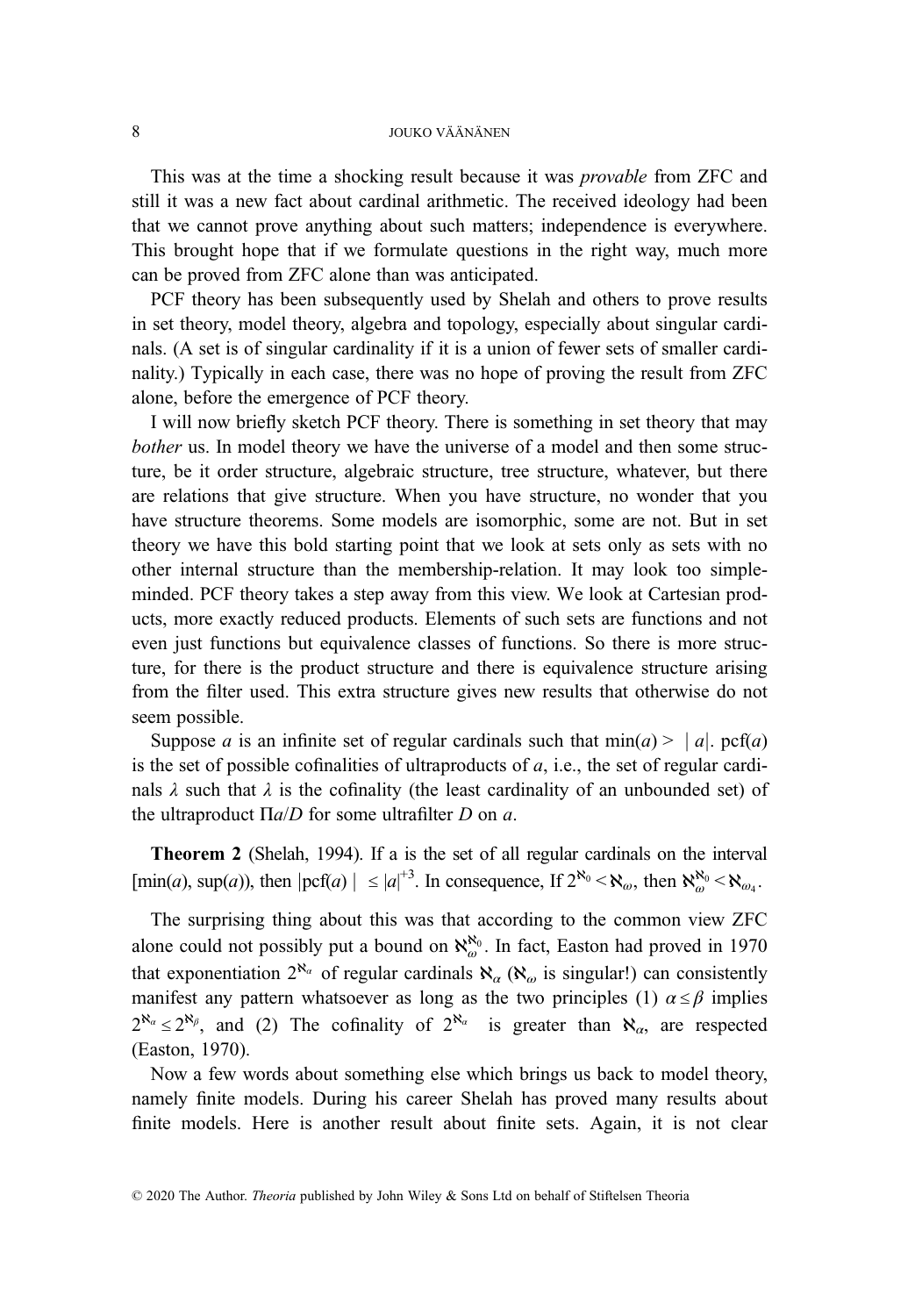whether it is logic but let us not pay attention to that. *Van der Waerden's Theorem* says that if you fix a natural number k and divide numbers 1, 2,  $\ldots$ , n, for large enough *n*, into two parts, then one of the parts contains an arithmetic progression of length  $k$ .

In Ramsey Theory, Graham et al. (1990, p. 54) write: "In 1987 the Israeli logician Saharon Shelah shocked the combinatorial world by finding a fundamentally new proof of the Hales-Jewett theorem, and hence of van der Waerden's theorem".

The theorem is of the form "for all  $k$  there is  $n \ldots$ ". Previous proofs gave an explicit bound for  $n$  in terms of  $k$ , which was enormously large, or technically: grew faster than any primitive recursive function (sum, product, exponentiation and their iterations are primitive recursive). Shelah's new proof, inspired by a model-theoretic insight, gave the first primitive recursive upper bound.

Finite model theory is a hot topic nowadays. For example, one can define stability theoretic concepts in the finite context. We can define what it means for a finite graph to be stable and prove interesting results about such graphs. It would be natural but far from the truth to think that finite models are easier than infinite models. In fact nothing is as complicated as finite models. What is emerging now is a kind of stability theory for finite models along the lines of Shelah's stability theory of infinite models (Malliaris and Shelah, 2014).

# 4. Back to Model Theory: A New Lindström Theorem

Per Lindström (1969) proved that first-order logic is maximal with respect to a Downward Löwenheim–Skolem Theorem and the Compactness Theorem. This is a very famous result that every model theorist, maybe even every logician, knows about. If you aspire to have another nice logic with these two properties, it is hopeless; you cannot find such an extension, as any proper extension violates one of these two properties. When this result became more widely known in the early 1970s many people tried to find characterizations of other logics. A whole new field of model theory called abstract (or soft) model theory was born. Although many extensions of first-order logic were known or introduced in the 1970s and the 1980s, no new "Lindström Theorems" were found. The situation with the Craig Interpolation Theorem was similar. The area of abstract model theory almost went into terminal decline because of this lack of new characterizations. In 2011 Shelah found a class of new infinitary logics  $L^1_k$  which have a Lindström Theorem and satisfy the Craig Interpolation Theorem.

To understand  $L_{\kappa}^1$  it is helpful to go back to the Ehrenfeucht–Faïssé characterization of elementary equivalence in first order logic. This is in terms of a game.

<sup>© 2020</sup> The Author. Theoria published by John Wiley & Sons Ltd on behalf of Stiftelsen Theoria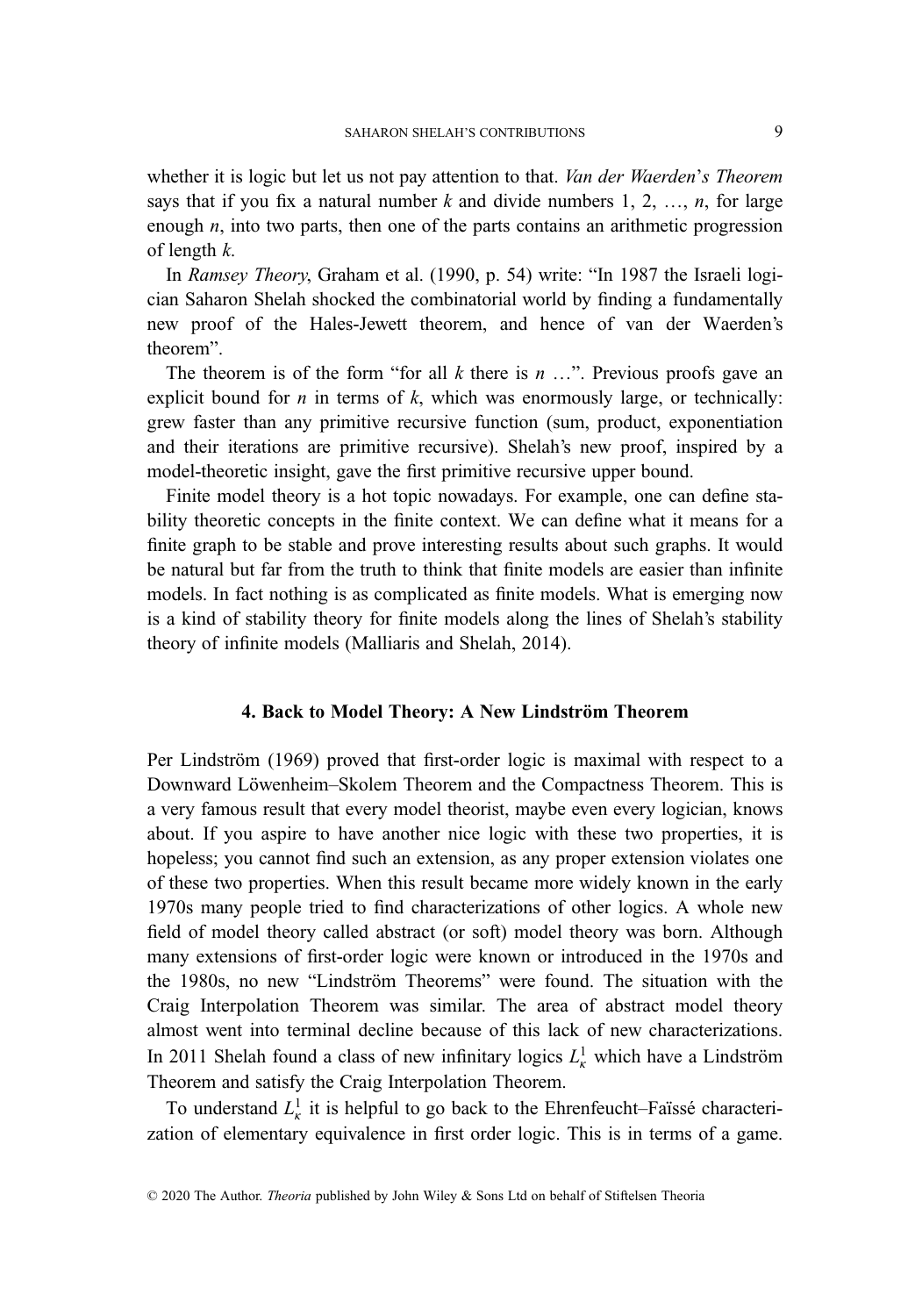Suppose  $A$  and  $B$  are two models of the same vocabulary. In the game which we denote by  $G_n(A, B)$  two players I and II pick elements from  $A \cup B$  one at a time. During round *i* of the game, player I picks an element  $a_i$  from *A* and then player II picks an element  $b_i$  from B and vice versa: If player I picks an element  $b_i$  from B then player II picks an element  $a_i$  from A. After n rounds the pairs of played elements  $\{(a_i, b_i): 0 \le i \le n\}$  form a binary relation R on  $A \times B$ . If this relation is a partial isomorphism, i.e., preserves atomic formulas and their negations, we say that player II has won. In a finite vocabulary a model class  $K$  is definable in firstorder logic if and only if there is an *n* such that if  $A \in K$  and player II has a winning strategy in the above  $G_n(A, B)$ , then  $B \in K$ . In this sense the games  $G_n(A, B)$ completely determine first-order logic. The standard proof of Lindström's Theorem uses these games in an essential way.

Let us try to do the same for the infinitary logic  $L_{\kappa r}$ , a kind of straightforward generalization of first-order logic to the realm of infinite operations, in which one can form conjunctions and disjunctions of length  $\leq$  and quantify over sequences of variables of length  $\leq \kappa$ . In the respective game which we denote by  $G_{\alpha}^{\kappa}(A,B)$ <br>two players I and II are at a time pick sequences of length  $\leq \kappa$  of elements from two players I and II, one at a time, pick sequences of length  $\leq$  of elements from A  $\cup$  B. During round i of the game player I picks a sequence  $a_i^{\xi}$ ,  $\xi < \lambda_i$ , where  $\lambda_i < \kappa$ , from A, then player II picks a sequence  $b_i^{\xi}$ ,  $\xi < \lambda_i$ , from B and vice versa. Additionally, when player I moves, he also has to pick  $\alpha_i < \alpha$  such that, move by move, the  $\alpha_i$  form a descending sequence. The game ends when  $\alpha_n = 0$ . After this the pairs of played elements  $(a_i^{\xi}, b_i^{\xi})$  form a binary relation on  $A \times B$ . If this rela-<br>tion is a partial isomorphism we say that player II has won. This game seems tion is a partial isomorphism, we say that player II has won. This game seems natural enough but it has serious weaknesses, known since the 1960s, which prevent it from being used, e.g., to prove the Craig Interpolation Theorem for  $L_{\kappa\kappa}$ , let alone a Lindström Theorem for it.

Shelah introduced a new version  $DG_{\alpha}^{\kappa}(A, B)$  of the game  $G_{\alpha}^{\kappa}(A, B)$ . This game<br>rembles  $G_{\alpha}^{\kappa}(A, B)$  in all reprects except that there is a twist in each round of resembles  $G_{\alpha}^{\kappa}(A, B)$  in all respects except that there is a twist in each round of moves. When player I picks a sequence  $a_i^{\xi}$ ,  $\xi < \lambda_i$ , from A, player II picks a function  $f_i : \lambda_i \to \omega$  and a sequence  $b_i^{\xi}, f_i(\xi) = 0$ , from B. During the next round of moves player II gives a sequence  $b_i^{\xi}$ ,  $f_i(\xi) = 1$ , then a sequence  $b_i^{\xi}$ ,  $f_i(\xi) = 2$ , etc., until eventually  $\alpha_n = 0$  and the game ends. So after the first round of moves player II has a "debt": she has not yet revealed (or decided) what  $b_0^{\xi}$  for  $f_0(\xi) > 0$ are. During the game more and more of this "debt" is paid but in the end, when  $\alpha_n = 0$ , the remaining debt remains unpaid. Player I will never know what  $b_0^{\xi}$  for  $f_0(\xi) > n$  might be, but he can choose how big *n* is. The same happens with each  $f_i$ . A model class K is said to be definable in  $L^1_k$  if (roughly) there are a  $\theta \le \kappa$  and an  $\alpha < \kappa$  such that if  $A \in K$  and player II has a winning strategy in the above game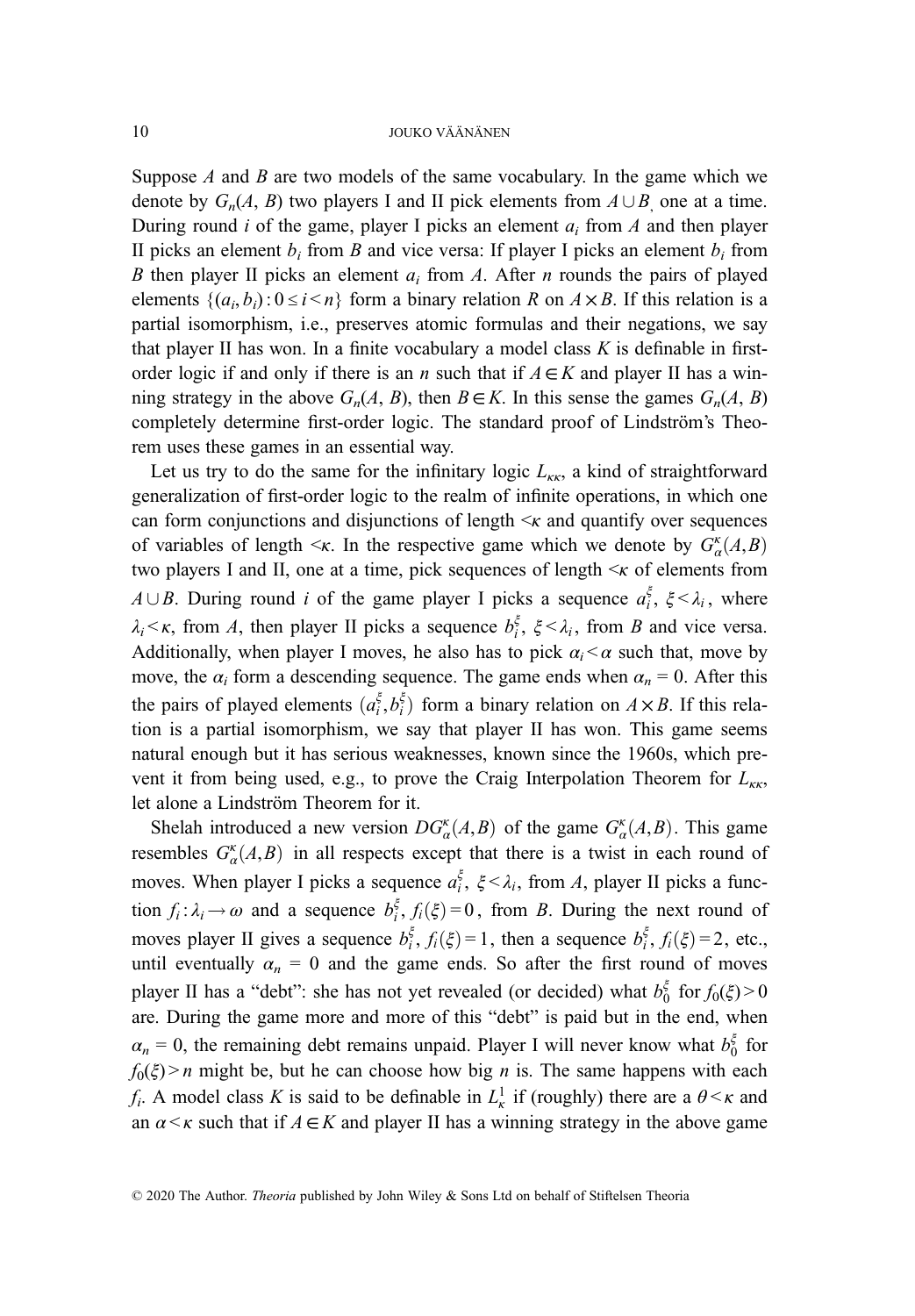$DG_{\alpha}^{\theta}(A,B)$ , then  $B \in K$ . It is noteworthy that this definition of  $L_{\kappa}^{1}$  gives no hint as to what the syntax of  $L^1_k$  might be. Thus the logic  $L^1_k$  is merely a family of model classes with some closure properties, just as in Lindström's original paper (Lindström, 1969).

**Theorem 3** (Shelah, 2012). For  $\kappa = \frac{1}{\kappa}$  the logic  $L_{\kappa}^1$  is maximal logic with respect to a Downward Löwenheim–Skolem property and the property of not being able (in a strong sense) to define the concept of well-ordering. For such κ the logic  $L_{\kappa}^1$  also satisfies the Craig Interpolation Theorem.

This result opens the door to the possibility that a new kind of infinitary model theory can be developed along the lines of first-order model theory. This was the hope in the past but it took 40 years to become a reality. Once again, the impossible has become possible.

### Acknowledgements

This overview is based on a lecture the author gave at the Rolf Schock Prize Symposium in Logic and Philosophy in Stockholm, 2018. The author is grateful to Andrew Arana, John Baldwin, Mirna Dzamonja and Juliette Kennedy for comments concerning preliminary versions of this article. While writing this overview the author was supported by the Fondation Sciences Mathématiques de Paris Distinguished Professor Fellowship, the Faculty of Science of the University of Helsinki, and grant 322795 of the Academy of Finland.

# **References**

- EASTON, W. B. (1970) "Powers of Regular Cardinals." Annals of Mathematical Logic 1: 139–178.
- EKLOF, P. C. and MEKLER, A. H. (2002) Almost Free Modules: Set-Theoretic Methods. North-Holland Mathematical Library, Vol. 65 (revised edition). Amsterdam: North-Holland.
- FOREMAN, M., MAGIDOR, M., and SHELAH, S. (1989) "Martin's Maximum, Saturated Ideals, and Nonregular Ultrafilters. I." Annals of Mathematics. Second Series 127: 1–47 1988.
- GRAHAM, R. L., ROTHSCHILD, B. L., and SPENCER, J. H. (1990) Ramsey Theory (2nd edition). Wiley-Interscience Series in Discrete Mathematics and Optimization. New York: John Wiley & Sons.
- Henkin, L., Addison, J., Craig, W., Scott, D., and Vaught, R. (eds) (1974) Proceedings of the Tarski Symposium. An international symposium held at the University of California, Berkeley, June 23–30, 1971, to honor Alfred Tarski on the occasion of his seventieth birthday. Providence, RI: Published for the Association for Symbolic Logic by the American Mathematical Society.

<sup>© 2020</sup> The Author. Theoria published by John Wiley & Sons Ltd on behalf of Stiftelsen Theoria